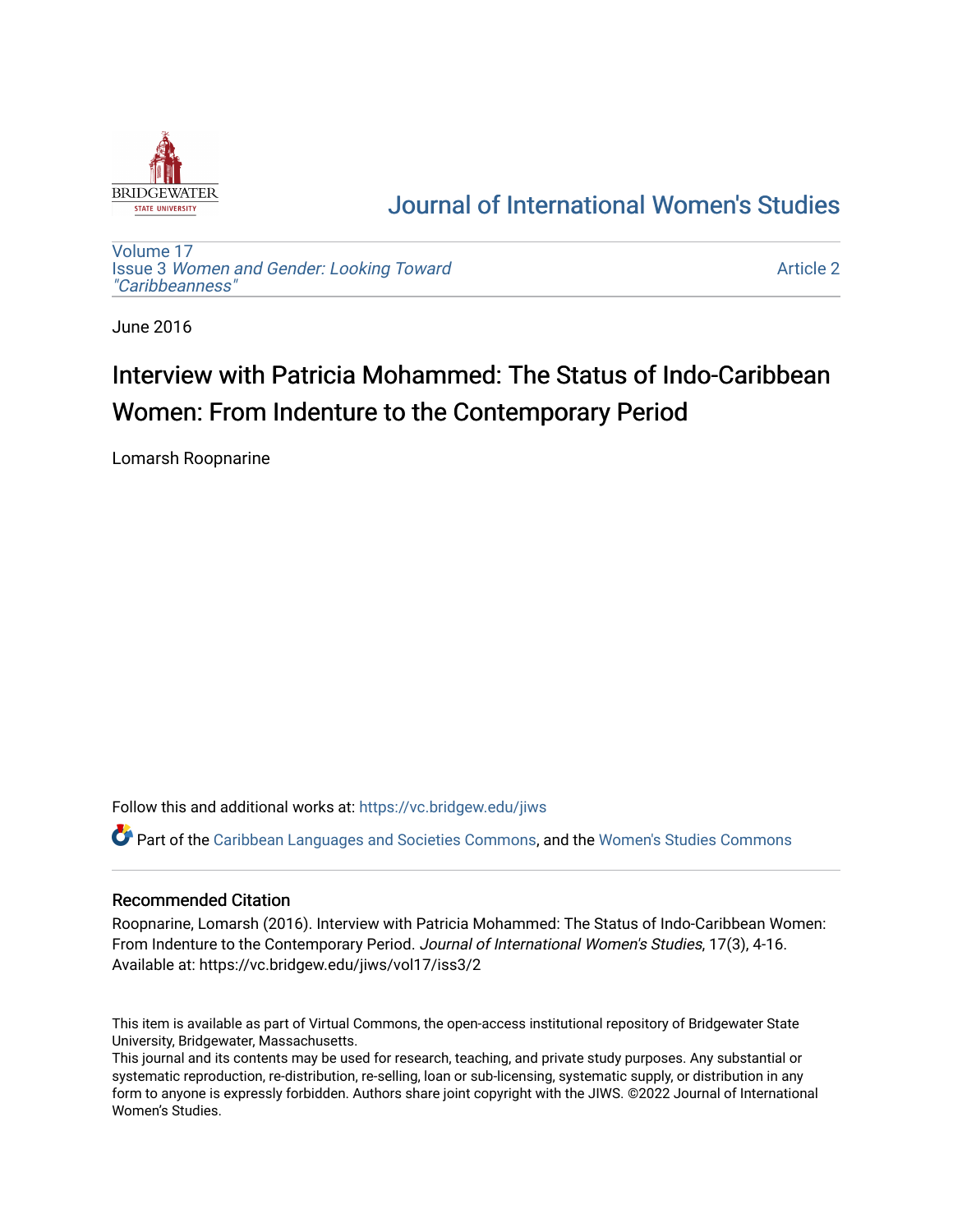#### Roopnarine: Interview with Patricia Mohammed

This journal and its contents may be used for research, teaching and private study purposes. Any substantial or systematic reproduction, re-distribution, re-selling, loan or sub-licensing, systematic supply or distribution in any form to anyone is expressly forbidden. ©2016 Journal of International Women's Studies.

#### **Interview with Patricia Mohammed: The Status of Indo-Caribbean Women: From Indenture to the Contemporary Period[1](#page-1-0)**

By Lomarsh Roopnarine<sup>[2](#page-1-1)</sup>

#### **Abstract**

<span id="page-1-0"></span>l

The following interview with Patricia Mohammed discusses the status of Indo-Caribbean women from indenture to the contemporary period. The interview seeks to understand why Indo-Caribbean women have been marginalized in the general historiography of the Caribbean and how the status of Indo-Caribbean has evolved in a predominantly patriarchal Caribbean plantation system. Some central questions in the interview are as follows: Are women better off in the Caribbean than their ancestral home in India. Are they still subjected to patriarchal trends in the home and at the work place, or any other place in the Caribbean? If they are, what sort of strategies Indo-Caribbean women have used to improve their situation? How are Indo-Caribbean perceived by other ethnic groups in the Caribbean. The interview reveals that while an unknown segment of Indo-Caribbean are trapped in a male dominated Caribbean, some they have turned adverse circumstances to their advantage, some have participated in all sectors of society and have made significant social, economic and political contributions to their respective communities. Some have become role models for the young Indo-Caribbean women to emulate.

*Keywords*: Indo-Caribbean women, status of women, evolution of roles, challenges to patriarchy, contributions to society



Patricia Mohamed

<span id="page-1-1"></span><sup>&</sup>lt;sup>1</sup> This interview is dedicated to Dr. Roopnarine's six year-old daughter Priya C. Roopnarine who was born on the Caribbean island, St. Croix, United States Virgin Islands.

<sup>2</sup> Lomarsh Roopnarine, from Guyana, is Professor of Caribbean and Latin American History at Jackson State University. He has published over three dozen articles on Indian Diaspora in the Caribbean. Dr. Roopnarine is the author of *Indo-Caribbean Indenture: Resistance and Accommodation*. Kingston: University of the West Indies Press (2007); *Indian Indenture in the Danish West Indies*. Palgrave Macmillan (2016). He is currently completing a book on Indian Migration and Identity in the Caribbean. University of Mississippi Press.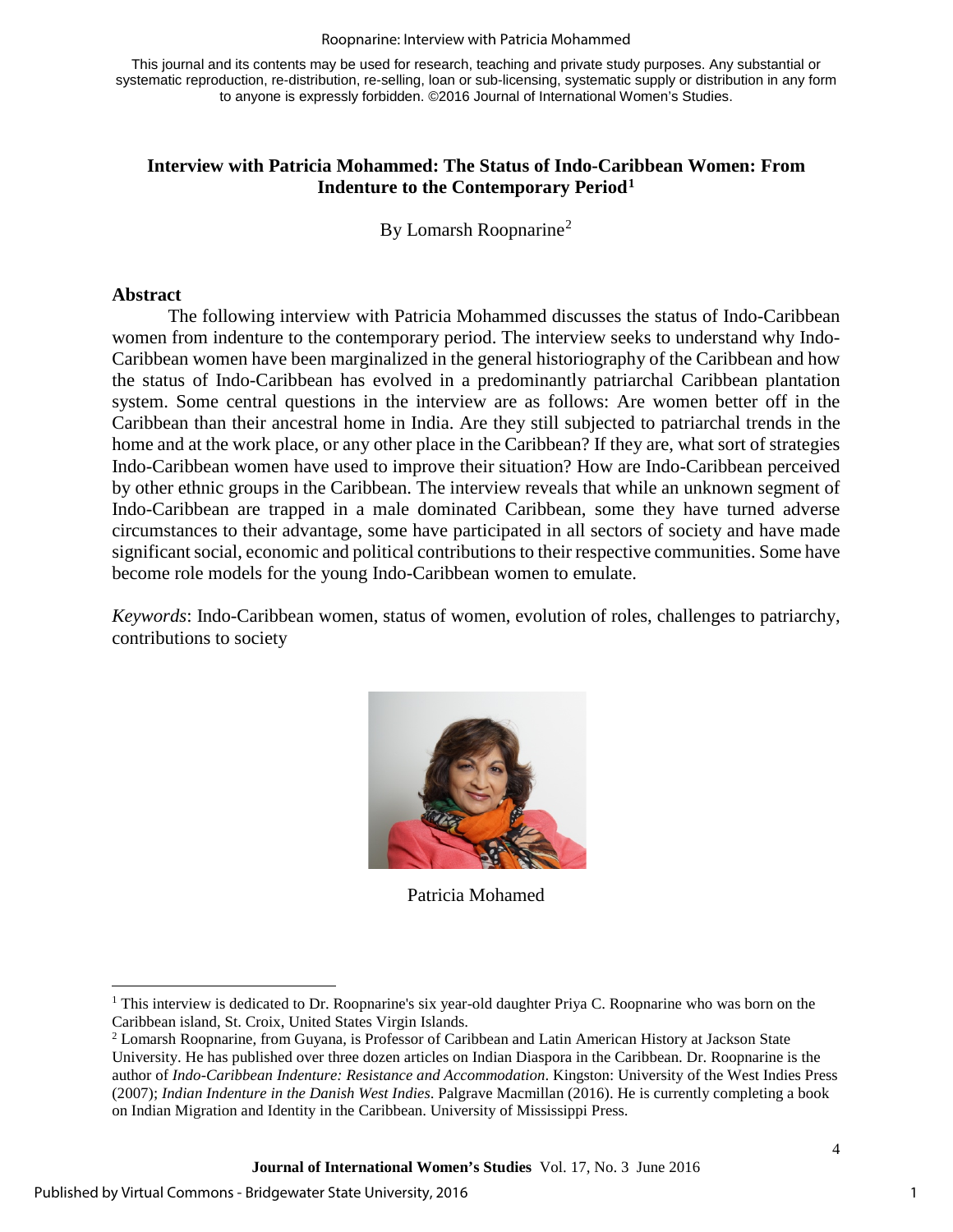#### **Patricia Mohammed – Bio 2015**

Patricia Mohammed is currently Professor of Gender and Cultural Studies and Campus Chair, School for Graduate Studies and Research at the University of the West Indies, St. Augustine, and Trinidad. She previously served as the Head of the Institute for Gender and Development Studies and as Campus Chair, School for Graduate Studies and Research at between 2007-2012, and from 2004 as Deputy Dean, (Graduate Studies and Research) Faculty of Social Sciences. From 1994-2002 she was appointed as first head of the Mona Unit, Centre for Gender and Development Studies, UWI. For the Fall semester 2007 she was Visiting Professor at the State University of New York at Albany and has had visiting fellowships at University of Warwick and Queen's University, Belfast.

She is a pioneer in second wave feminism and the development of gender studies at the Tertiary level in the Caribbean and has been involved in feminist activism and scholarship for over two decades and increasingly over the last decade in Cultural Studies. She has been the architect of four national gender policies in the Caribbean<sup>[3](#page-2-0)</sup>. Her academic publications include *Gender in Caribbean Development (Ed)*, 1988, *Rethinking Caribbean Difference*, Special Issue *Feminist Review*, Routledge Journals, 1998, *Caribbean Women at the Crossroads*, UWI Press, 1999, *Gender Negotiations among Indians in Trinidad, 1917-1947*, Palgrave UK and The Hague, 2001, and *Gendered Realities*: *Essays in Caribbean Feminist Thought,* (ed) University of the West Indies Press, Kingston, 2002, and *Imaging the Caribbean*: *Culture and Visual Translation*, Macmillan UK, 2009.along with over 100 essays in journals and books, magazines and newspapers. She is founder and Executive Editor of the *Caribbean Review of Gender Studies,* the first open access online peer reviewed journal of the University of the West Indies in publication since 2006.

Her main areas of interest are gender and development studies, history and the study of aesthetics and visual intelligence. She has directed and produced 13 documentary films among *Engendering Change: Caribbean Configurations* (40) minutes, a six part series entitled "*A Different Imagination*" of which "Coolie Pink and Green" is an award winning film and in 2015 co-directed with Michael Mooleedhar another award winning film *City on a Hill: Laventille* (45 mins).

#### **Introduction**

In spite of the fact that Indians have been in the Caribbean for over one hundred and seventy-five years, they have not received adequate attention like other ethnic groups, in particular, Africans. Within the literature of Indians, women have received even lesser attention. The result is that there is poor, if not limited, understanding of the general welfare of Indian women in the Caribbean. The purpose of the interview is to bring the narrative of – exploitation, resistance, reconstruction and development – Indian women in the Caribbean from the margin to the mainstream of cultural historiography. The interview coincides with one hundred years of indentured emancipation (2017) in the Caribbean. The interview was conducted, written and revised for over one year from February 2015 to April 2016 via email and telephone.

<span id="page-2-0"></span>l

<sup>3</sup> National Policies for Gender Equality and Equity for Cayman Islands (2002)

[http://www.genderequality.gov.ky/sites/default/files/CIG-National-Policy-on-Gender-Equity-and-Equality-](http://www.genderequality.gov.ky/sites/default/files/CIG-National-Policy-on-Gender-Equity-and-Equality-2004.pdf)

[<sup>2004.</sup>pdf;](http://www.genderequality.gov.ky/sites/default/files/CIG-National-Policy-on-Gender-Equity-and-Equality-2004.pdf) Commonwealth of Dominica (2006) Draft National Gender Policies for Trinidad and Tobago (2005 and 2012) [https://sta.uwi.edu/igds/documents/DraftGenderDevelopment1.pdf;](https://sta.uwi.edu/igds/documents/DraftGenderDevelopment1.pdf) and National Gender Policy for the British Virgin Islands (2011),

[http://www.bvi.gov.vg/sites/default/files/additionalfiles/National%20Gender%20Policy%20Virgin%20Islands%20F](http://www.bvi.gov.vg/sites/default/files/additionalfiles/National%20Gender%20Policy%20Virgin%20Islands%20Final%20version%20PDF.pdf) [inal%20version%20PDF.pdf.](http://www.bvi.gov.vg/sites/default/files/additionalfiles/National%20Gender%20Policy%20Virgin%20Islands%20Final%20version%20PDF.pdf)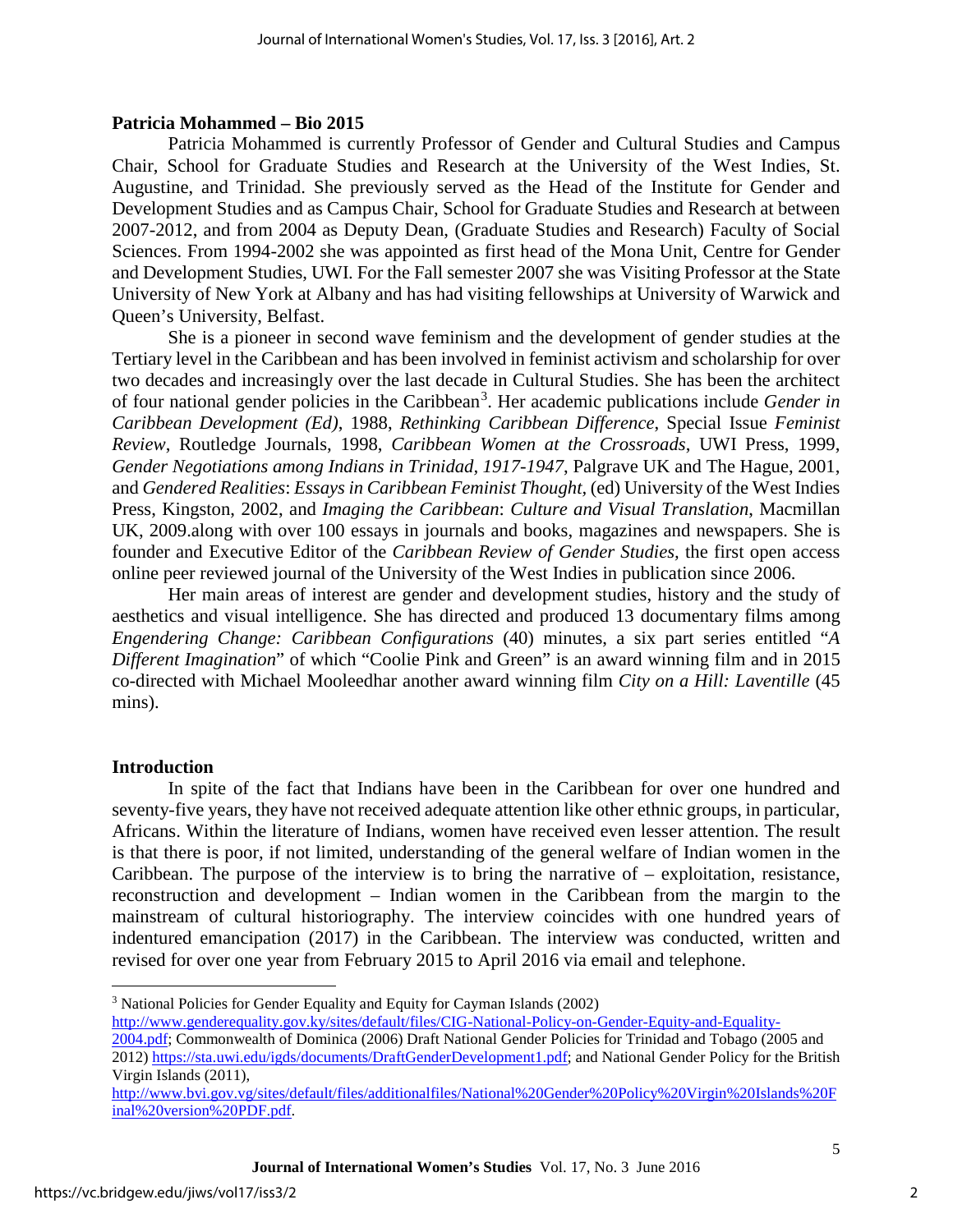Between 1838 and 1917, the British, Dutch, French and Danish governments brought over 500,000 Indians from India to the Caribbean region as indentured laborers. Of this population, an estimated 150,000 went back to their homeland while 350,000 decided to settle in the Caribbean. Interestingly, an estimated 30,000 of the returnees went back to the Caribbean for the second time in light of better life opportunities in the Caribbean as well as their exposure to a different way of life from their enclosed villages. Women comprised an estimated 25 percent of the immigrants, which was significantly below the expected 40 percent required by the overall indentured contract labor system. A majority of the immigrants arrived in the Caribbean as single males in the prime age group of between 20 and 30 years old. Fewer families, children and single women came to the Caribbean. They were recruited principally from North and South India, and varied remarkably in caste and religion with the passing of time. The caste composition of immigrants was: Brahmin (priest), Kshatriya (warriors and rulers), Vaishya (business and agricultural caste), and Sudras (menial caste), which interestingly matched the caste composition of the area where Indians came from, which meant that more Indians from the low caste than the high caste came to the Caribbean. Similarly, the religious composition of Indians in the Caribbean mirrored the religious composition of India: 80 percent being Hindus and 15 percent being Muslims and others.

Why these immigrants left their homeland for a distant working environment were as diverse as India. They were pushed out of India because of bad socio-economic living conditions and pulled by the belief that they could earn and save from their labor service and return to India and live fairly comfortably. Some were duped and deceived by the wiles of unscrupulous recruiters (mainly Indian males) into signing terms of contracts of which they had little knowledge. Their labor contracts required that they work for five years with an employer in exchange for basic wages, housing and health care. When their contracts expired they were expected to return home with free passage from the colonial government. However, by 1860s, the immigrants were given an option to re-indenture for another five years and receive a bounty of fifty dollars. By the 1870s, they were given another option to exchange their return passage for small parcels of land to settle. By the 1880s, the immigrants were required to contribute to their return passage. These unexpected challenges in the indenture system occurred because the planter class wanted to reduce cost and maximize profit. When the indenture system was finally abolished in 1920 more than two-thirds of the immigrants chose to settle in the Caribbean (Roopnarine 2007).

After indentured emancipation, Indian women began to break out of their insular plantation domains and enter into the private and public spheres as teachers, nurses, civil service employees and leaders. They also balanced the double burden of taking care of families and working outside of the home. Nonetheless, a large percent of Indian women, especially in Guyana, remain on the margins of many Caribbean societies. Their struggles and contributions have been marginalized not only within their own household and community but also in the wider Caribbean. Within this context, I asked the scholar Pat Mohammed to discuss the commonality and complexity of Indian women in the Caribbean.

**Lomarsh Roopnarine (hereafter LR**): Did indenture create a new liberating space for Indo-Caribbean women, or did they simply exchange one oppressed environment for another. Do you think Indo-Caribbean **women are** better off in the Caribbean than in India?

**Patricia Mohammed (hereafter PM):** Indian women benefitted from migration in different ways. Many were leaving lives of destitution or were fearful of violent husbands, many worked as unpaid and undervalued helpers in households and perhaps lived under conditions that offered them little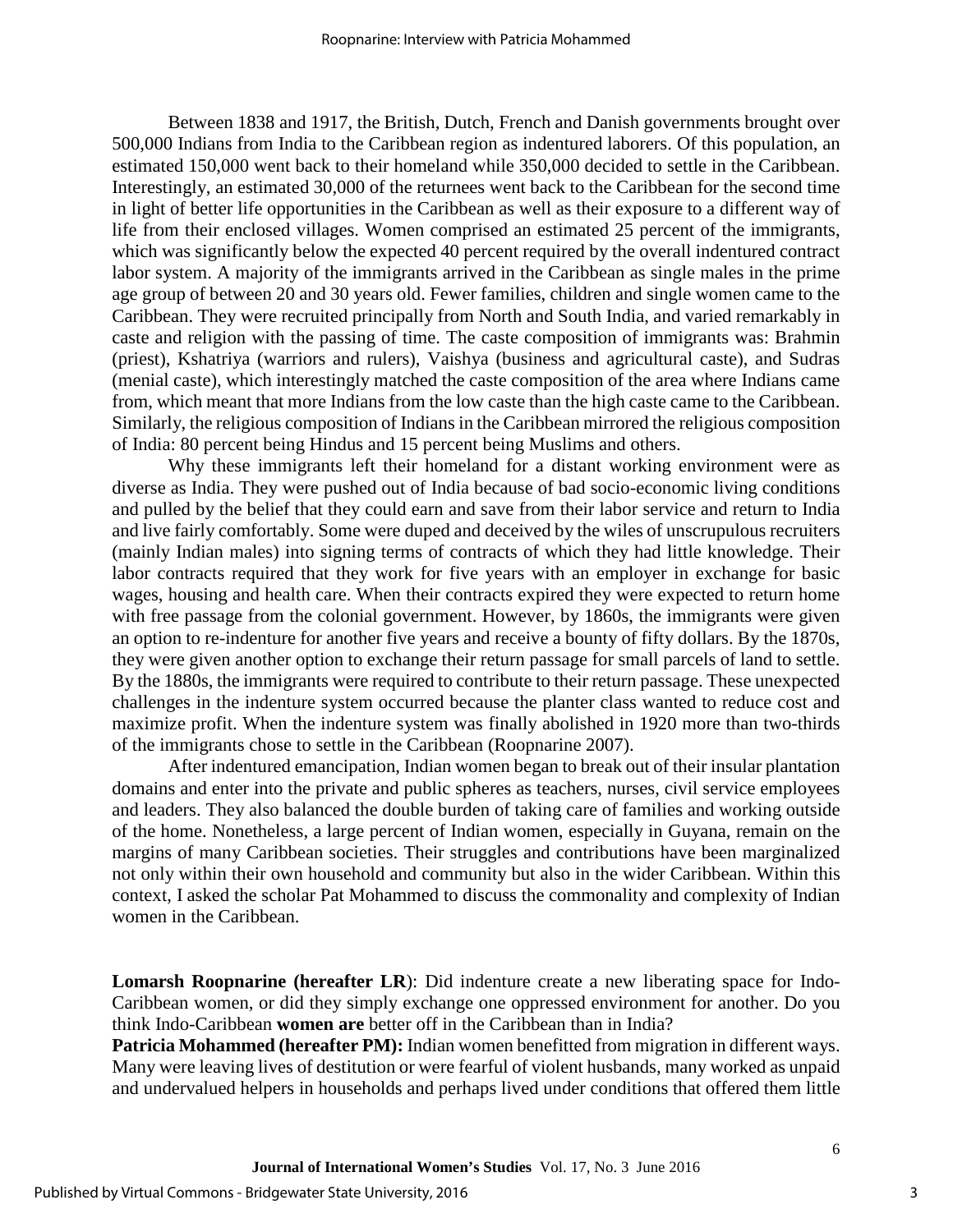hope of advancement for themselves and their offspring within their lifetimes. They were brought into a system that offered advantages of being wage earners in their own right, and were more valued as a sex because they were in much shorter supply than men. For the entire period of indentureship to the Caribbean, the female population constituted between 25 to at most 40 percent of the male population. The rules pertaining to arranged marriages, provision of dowries by the girl's family and female virginity in India rapidly underwent change as femininity was a more prized commodity and they were able to bargain for greater power in many spheres.

**LR:** So Indian women were leaving socio-economic conditions and entering better spheres of opportunity in the Caribbean, despite that indentureship was a contract labor system that followed on the heels of slavery?

**PM:** Agreed, a contract labor system bound both men and women to the rules of indentureship, to serve as menial laborers on a plantation or estate, and at the mercy of those who had direct power over the routines of their daily lives. The rules of the estate applied to all and for Indian women who were unmarried this meant living in accommodation provided by the estate owner for this category of women. In some unfortunate cases the *Sirdar (Indian male leaders on the plantations)* were exploitative but we also have stories of some who were kind and supportive to women. During the indenture period as circumstances began to change once the systems of control like religion and the family were reconstituted, their Indian male compatriots began to re-impose the value systems and traditions that were brought from India.

### LR: How so?

**PM:** One has to see this in historical and cultural context. Patriarchy is not willing to give up privilege, no one is. If Indian women had been able to use their scarcity and the weakening of rules during the earliest and more disruptive periods of indenture, then once men could regain their former control over women and children they of course assumed that this was their rightful due. Nonetheless, Indian women were able to challenge the violence and abuse in gender relations to an extent by selecting their own partners, or moving from one relationship to another. Sometimes this shift was not just based on abuse within the relationship but if one partner could offer more either as a sexual partner or was better off economically than another.

**LR:** How come these events and actions were not open to nineteenth century Indian women?

**PM:** This flexibility of choice and of leaving a relationship would not have been possible in India given the low and dependent status of majority of women there at the time, especially poor women from which the class of migrants were drawn. For instance, if your husband had died you became the household drudge and in some cases at risk of being killed by your in-laws. It has become well-known that incidents of bride-burning were about ridding families of such women. The laws of Manu that informed all Indian women and the organization of religion along with a tightly structured caste system that had not undergone major changes had kept the position of women in India fairly intact. At the same time, we cannot assume that all women were silent and complicit partners and history has rendered up individuals in India who were constantly pushing the boundaries of what was allowed femininity. This and only this can explain the rise of a strong feminist voice and agenda of Indian women from India by the 20th century.

**LR**: I agree that Indian women were punished for the slightest infraction and suffered from the Laws of Manu (female fundamental duty was to obey and serve their father first, their husbands second and the eldest son third if the father and husband were not around), Sati (the practice of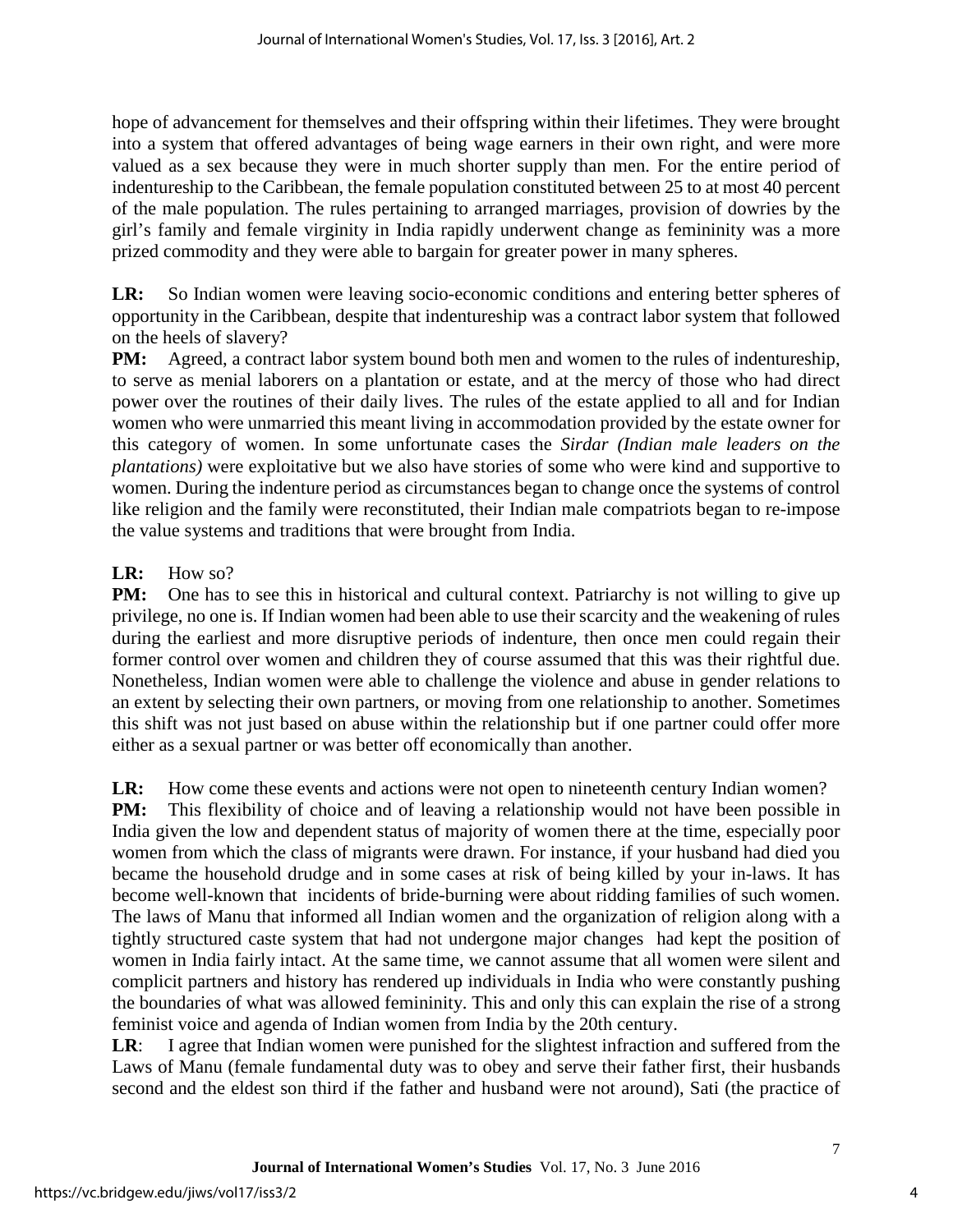widows' suicide and isolation from all nonfamily males), and domestication not only from their spouses and in-laws but also by the entire village. But what role did caste – the enclosed social structure – play in providing more "freedoms" for Indian women during indenture in the Caribbean?

**PM:** The caste system was at the core of Indian social structure that revolved around ascription at birth, endogamy, hierarchy, work specialization, religion restrictions and social interaction, among other factors. This social system did not survive the Kala Pani (sea voyage from India to the Caribbean) in the same way that it was practiced in India because of the western concept of work that functioned on production, skills and ingenuity of the individual rather than on caste principles that limited occupational choice. Specifically, the breakdown of caste endogamy in the new society offered women greater opportunities to change their fortunes as well, albeit to be replaced with another set of hierarchies in the new society based on class, ethnicity and color, but this also gave women more options for marriage.

#### **LR:** Would you say that women entered into a new caste/class system in the Caribbean?

**PM:** Migration offered Indians the possibility of challenging the fixed caste system from which they were drawn although there emerged another caste hierarchy mediated by a parallel class system that the migrants would be fitted into in the new society. Women perhaps had greater flexibility with the caste system as, being in short supply, caste endogamy could no longer be binding. At the same time women were also vulnerable as a result of their sex. We are not sure how many women were at risk of unwanted attentions on plantations from Sirdar but this would have been one of the new threats they faced in the Caribbean, although I am sure there was no shortage of this in India itself. The difference in the new society was that the family and village network that provided protection was not available in the earliest days of indenture and both men and women were more vulnerable as migrants always are. But as soon as communities and institutions such as marriage and religion were re-organized, some of the attitudes and practices towards women were quickly reintroduced by the pundits and panchayats (the latter a Council of Five men) so that freedoms won were again lost, although not entirely. The gender system had already undergone a major change. In doing so caste boundaries became more blurred. With the reclaiming of names and traditions, invented or otherwise, a new caste system replaced the old, although still less constraining. For example, the idea of the unscheduled or *chamar* (low) caste did not have the compelling notion of pollution in Trinidad that would have been observed in India. What emerged in Trinidad was a parallel caste and class system. For example, surnames began to signify caste and in general the *varna* structure was recreated. At the same time, class mobility and education could trump caste except for ritual occasions when caste positions demanded certain observances. Women belonged to the caste of their men and families. I can still recall evidence of the different treatment and expectations of families who were deemed to be "higher caste" in the 1970s and 1980s. For example, if a Kshatriya male married into a Brahmin family, he was considered the one marrying upwards even where he was the wealthier or came from a more advanced professional status than the bride.

**LR:** It appears that Indian women had an elastic relationship with freedom; that is, they made some inroads into the male dominated world in terms of asserting themselves but they had to deal with re/emerging forms of male dominance such as the Panchayats. In spite of these obstacles, Indian women still migrated to the Caribbean. What inspired them to come to the Caribbean?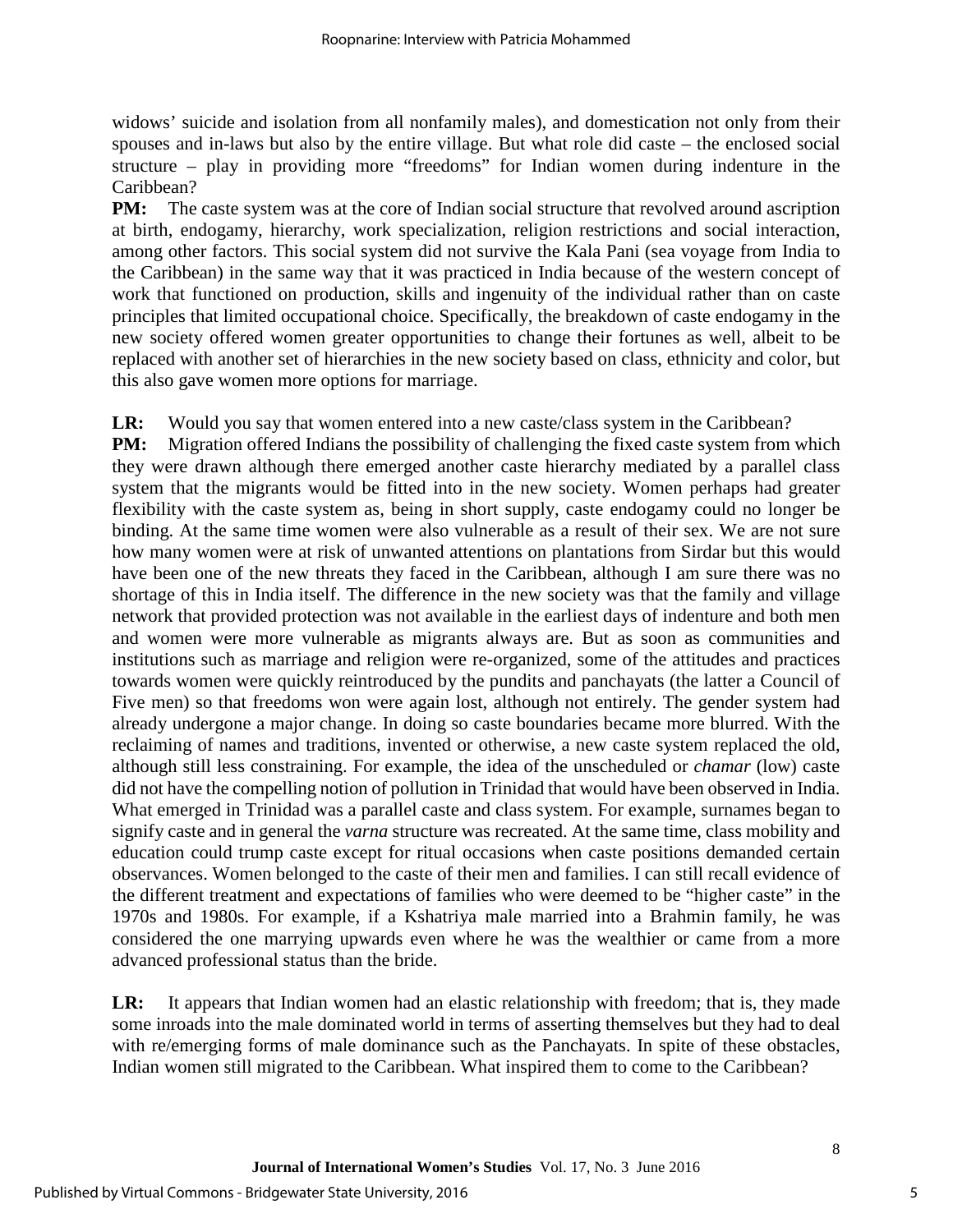**PM:** All migrants, move because the options available appear to be more attractive. Some were coerced or misled about the expectations. It is more likely true that many came on their own volition. The numbers of returnees and stories of those who begged to be returned to the Caribbean also indicate that it was difficult for those who returned to readjust to India, having left behind the rules that guided social expectations in this society. The migrants then comprised a proportion who were fooled or allowed themselves to be fooled, some who had no choice but to change their karma by moving, others who were adventurous and wanted to see what a new life would offer and did not have the kind of ties that kept them bound to India and those who fled atrocious conditions of one kind or another. We have no real idea what these categories were in percentages but we might hazard a guess that since the majority of migrants were younger men and men looking for work to support families, that the large proportion of migrants moved in order to find work and send remunerations back to India. The remunerations were sent back via ship mail to Post Offices in India where relatives were informed to receive them. Returnees from the Caribbean also took back remunerations or savings with them, which they had to declare to the immigration officers. But some returnees concealed their remunerations because they distrusted the entire indenture system, including the immigration process and procedure. Women were hardly in this category as they were not supposed to be leaving at all and if they did run away, then it is unlikely that they would be sending back money to those they ran from. In retrospect and with some distance from this period of history now, 170 years after indenture, I am beginning to question why our examination of migration from India should be premised by an implicit set of assumptions about the sending and receiving countries. Unless they are fleeing from religious or political persecution, do migrants consider freedoms from oppression and discrimination as the key factor in their decisions? Left to their own devices, I think the majority of people in any society would not choose to migrate as they leave the cultural familiarity of homes and environments that can never be replicated in another society. Such systems of forced or indentured labour migration have generally drawn on populations whose living and earning conditions ensure that there is a critical mass of persons willing to migrate.

**LR:** I gather then that people, like Indian women, migrate because of compelling reasons, some beyond their control.

**PM:** The Indian women and men who left had one primary goal, to be able to feed, house and clothe themselves better because the economic conditions they left were difficult. If we consider the fortunes of India by decade of the 40s in the build up to its independence from the Crown and the utter violence that happened between Hindus and Muslims, it would seem to me that this was one of the most important things that we can say those who migrated did not have to undergo in the Caribbean, the violent separation between religious groups whose lifestyle and customs had been more alike than different and who were forced to hate each other. This never happened in the Caribbean even when religion became re-organized. Hindus and Muslims, Hinduism and Islam were not set in opposition on this new terrain and have continued to survive and co-exist in this supportive environment.

**LR:** From the dialogue, it appears that women were freer in the Caribbean than in India. Do you agree?

**PM:** Am returning to this issue again, differently. We in the Caribbean were and are guilty of framing the question of more or less freedoms in a way that creates a false dichotomy and is unfair to India itself, not because of sentimentalism, but because our reasons for doing so are influenced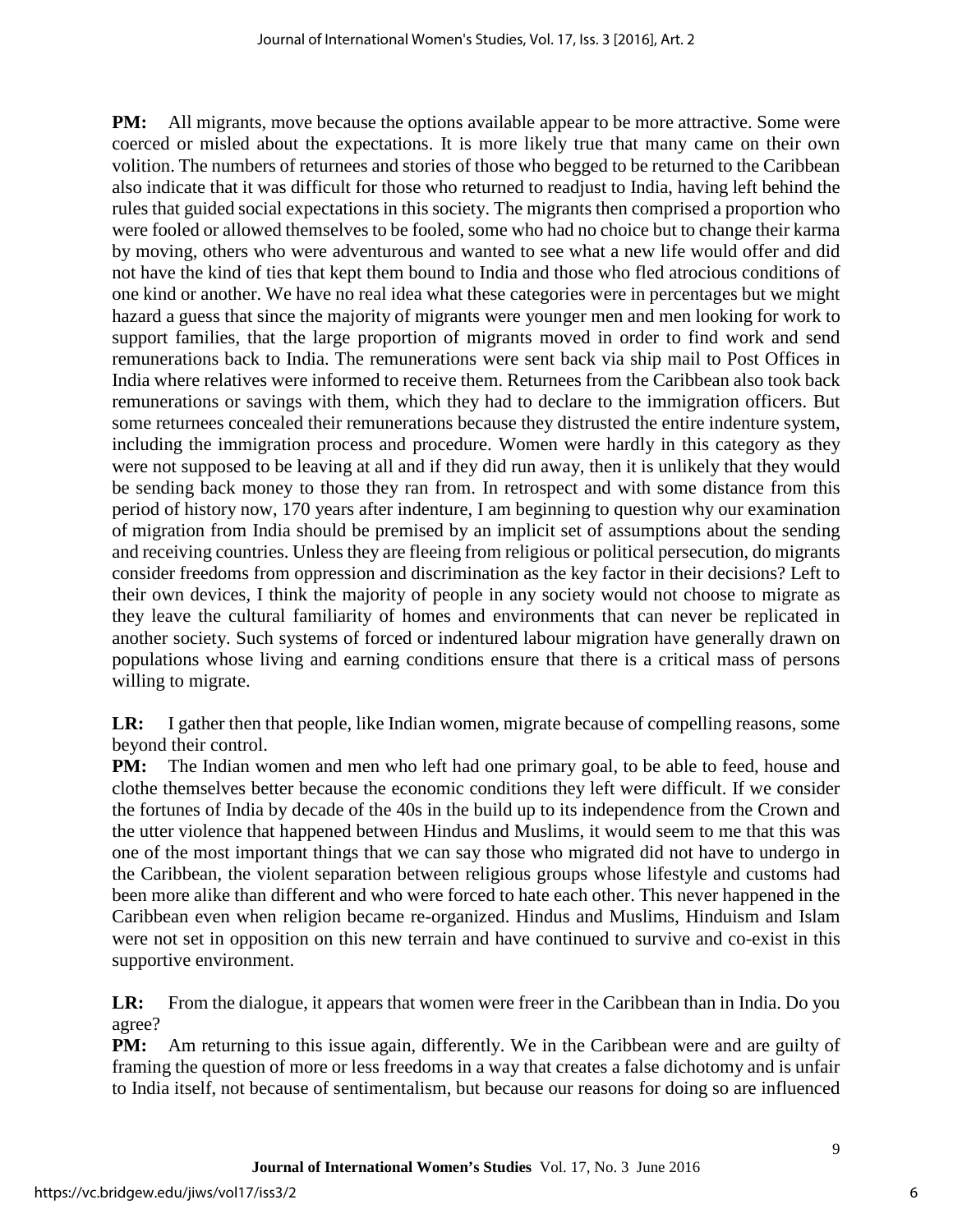by and is an extension of the colonial script that justified colonialism. The colonials argued that they were on a civilizing mission and freeing peoples from pagan religions that relied on caste and gender practices that were in their view harmful to populations who could not look after themselves. The very effeminizing of the Indian male population is testimony to how such ideas of weak and strong were used to control how we think about nations who were denuded of their populations, like children being wrested away from the parental home because their parents were not fit to support them. I think the premise of more freedom and possibilities in Trinidad or the Caribbean is a limited way to place this discussion of examining this particular migration stream, although it may apply to contemporary migrations where people flee political persecution. What we do if we buy into the greater or lesser freedom argument is to continue the binary discourses of developed against under-developed. This not only diminishes aspects of culture and continuity that are important to people's lives, whether they migrate or not but forgets that in the act of migration, culture is itself changed and in some cases rejuvenated. We have tended to focus on culture as some fossilized ritual that must retain authenticity, when culture by definition is a growing, living and constantly expanding thing.

**LR:** Your views here are excellently articulated and they might very well move the debate on the status of indenture women into new modes and models of thought, one away from the binary opposite of whether or not women during indenture were freer in the Caribbean than in India. I would like to move forward and discuss the status of Indian women in early post-indenture from 1920 to 1940. As you know, Indians were breaking out of their insular plantation environment and staking claims to other opportunities like in civil service, education, nursing, etc. What were some of challenges women faced in transition?

**PM:** The different choices made available during the indenture period were somewhat retracted during in the aftermath of indenture with a notional idea if not a lived reality of controlling both the labor and movement of women in order to reconstitute the Indian family. One of the imperatives behind this reconstitution came from the British colonial conception of family as nuclear rather than the Indian construct of the extended family as Morton Klass observed in his anthropological classic *East Indians in Trinidad: A Study of Cultural Persistence* in the 1960s. Ironically, despite the popular notion that it was men who created this shift to rebuilding homes and villages and community, women were central if not pivotal at this phase and faced a different kind of challenge, another kind of adjustment

**LR:** What were these challenges that women faced?

**PM:** The estate offered a safety net for men, the known environment where housing, work and life were regulated. Women were the ones who saved extensively. Sometimes without the knowledge or approval of their husbands they purchased land and houses outside of the estates from savings, following the example of African women, they joined *Susu* and *boxhand* or collective informal money saving arrangements and forced men to move to freehold lands and leases of private property away from the estate. In order to do this, they had to earn extra wages through selling market garden products, milk and milk products and engage in other occupations that might increase sources of revenue. This occupational shift is recorded in numerous postcards from circa 1920s that show women as market or milk sellers.

**LR:** Actually, my research on women's work after indenture, especially after 1920, reveals that they worked in the wet rice fields in British Guiana, and in some cases, in the advanced stage of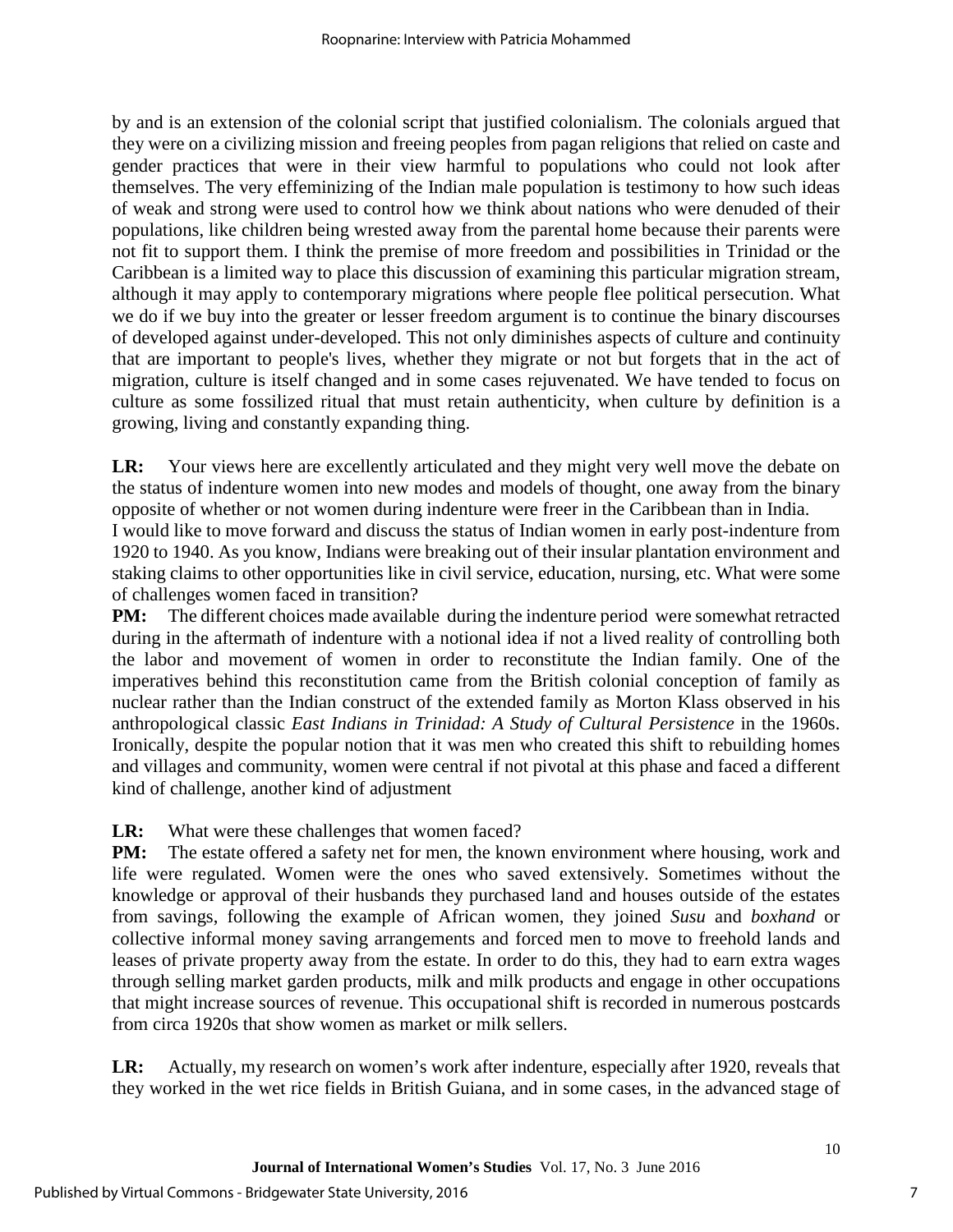pregnancy. They were also seen with baskets steadied on their heads and cans slung around their shoulders selling vegetables and milk from door to door in Port of Spain, Georgetown, Paramaribo, and Kingston, all capital cities in the Caribbean. But were women involved in education?

**PM:** By the 1920s there would have also emerged a group of Indians who began to educate their daughters. Education of sons was understood and accepted but for daughters, this needed some convincing of both parents, not only men. The ex-indentured thought that education of girls was a wasted investment as the girls would be married and there was no obvious value to the parents. They were not among the populations who were engaged in the debates as in India about the effects of early child marriage and the impact of young unschooled mothers in bringing up a new generation. The primary changes in regard to the education of girls were largely brought about at first through the efforts of the Presbyterian ministries whose goals were to conversion and the training of young women to be wives to the male Indian lay preachers and educated young men. The Naparima Girls High School was opened in 1911 by the Presbyterians to allow Indian girls a secondary education. Schooling had the obvious effect of preparing girls for other occupations. By 1945, in the commemorative booklet of Indian presence in Trinidad for one century, although in limited numbers, Indian women were to be found as teachers, opticians, dancers, nurses and by this time at least one female doctor (Mohammed 2012).

**LR:** How were these achievements perceived by their own community as well as other communities?

**PM:** Within the community and to the other ethnic groups, Indian women were perceived primarily as homemakers and domesticated. The colonized views of the Indian females who migrated as possessing loose morals persisted in to the new century. This was a carryover of the colonial conception of female migrants as prostitutes. The anti-Nautch movement of the British in India had tainted all Indian women as potential devadasis or temple dancers who supported their lifestyle through liaisons with rich men from the village or community, and worse yet who had corrupted and infected men in the British army. At the same time the oppositional stereotype emerged, the religiously suffused elderly matriarch, the mother-in-law figure who controlled other women both in the family and in the village. Migration and disruption had meant that reputations needed to be redeemed as a collective whole for Indian femininity and some women were the overseers of this tradition of womanhood. An interview I carried out with Mrs. Dropatie Naipaul (mother of V.S. Naipaul) in 1988 in fact confirmed this strong sense of morality that was imposed on women who felt that they must disassociate themselves from others who lowered this morality ladder, either due to their caste status or sexual reputation. To the other ethnic groups, Indian women were viewed as controlled, submissive, passive and subservient to their families and men folk. My PhD thesis challenged this superficial understanding of Indian femininity, one that I might add it was convenient to hold in place, as this diminishment would ensure that Indian women remained lower in the hierarchy of accomplishments and could not be viewed as competitors for jobs or positions in the occupational marketplace. I argued that within the confines of a reconstituted Indian community, possibilities for mobility or economic independence gained as a result of indentureship, as discussed above, were not relinquished and while women colluded with some aspects of culture to rebuild community, at the same time they negotiated within families and villages, and inside the cultural construct of Indianness in ways that were not obvious to those outside of the culture.

**LR:** What are some newly emerging trends and thoughts of Indo-Caribbean women?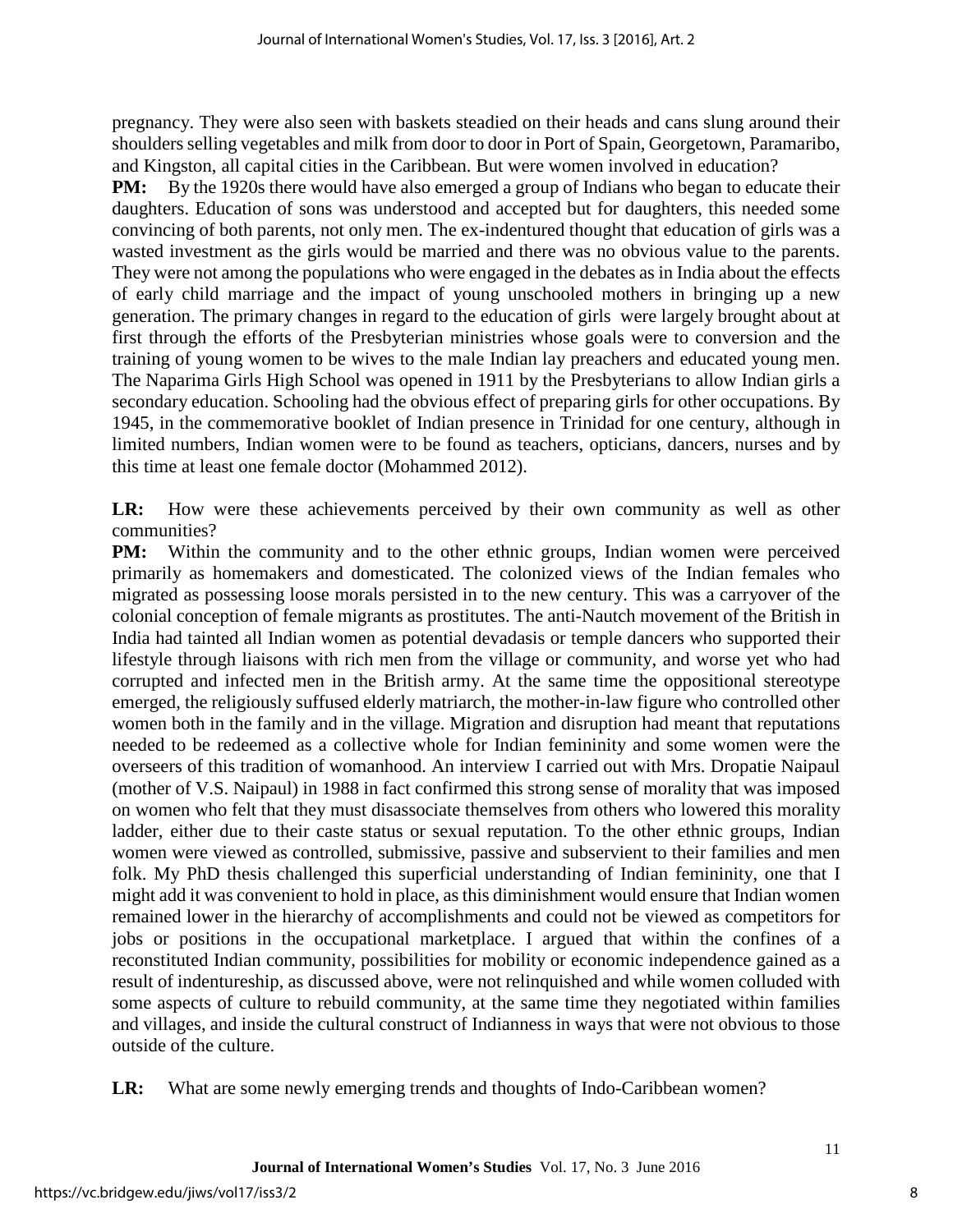**PM:** Even as we speak, there are new groups of Indians entering, under different migration schemes, changing the landscape of what is constituted as Indo-Caribbean. Hajima Degia, a scholar at Cave Hill Barbados, has for instance written about the new migration of Gujarat populations into this society, while in Trinidad, groups of commercial and professional Indians are settling into the society. So the first thing is that we cannot constitute Indians as a homogeneous group who travelled on the same ships around the same time. The second trend might be the real class differences, between and among the very wealthy and entrepreneurial class. The professional classes who comprise part of the expanded middle class especially in Trinidad and those who still survive barely above the poverty line. These exhibit vast differences in values, cuisine choices, vacation destinations and so on.

Since the first migrations of the  $19<sup>th</sup>$  century Indians have not remained as a homogeneous group in the society, and like all other migrant groups, some have moved into different occupations, especially the professions of teaching, medicine and the law and many have become entrepreneurs of small, medium and large businesses. In addition, many converted to Christianity which they combine with aspects of Indian lifestyles and patterns of consumption, as for instance in cuisine or destination sites for travel.

The third trend might be the antagonism again between two ideological groups within the Indian communities, those who feel that they have remained and should remain "authentic" to received values and religious traditions from India that have not been tainted by western mores and those who view their birth and presence in a multicultural western society as allowing them to combine the best of both worlds, the home as a safe culturally defined Indo-Caribbean space, the world as the mixture of many cultures that they contend with on an everyday basis.

#### **LR:** Are these reinstatements of another binary?

**PM:** These are not reinstatements of another binary. That binary exists as much as the east and west exist as a binary in the construction of the global geopolitics, the west versus the rest. The Caribbean is still perceived as a demographically "black" area in which brown folk, as Vijay Prashad notes in *The Karma of Brown Folk* that Indians and Asians in the United States represent model minorities. While virtual technologies and social networking might challenge these publically, there is a private and domestic life of ritual culture and socialization that persists precisely because Indians and Indianness, both men and women, are still understood as "minorities" in the wider region. For instance, the society does not perceive Indian women as having children out of wedlock, as young Indian men as being drug users, underachievers in education or part of criminal gangs, nor is that there is poverty among the Indo-Trinidadian population, although none of this true. I don't think these are easily resolvable differences or ideologies to change between cultural groups especially when media images and government policies are constructed on the basis of popular notions of social structure and family organization. But it is the tension between the two that is important for further cultural adaptation. This tension will continue even with younger populations while the mythologies of what is constituted as authentic and received from the ancients feed continuity and tradition.

#### **LR:** What can you say about the future of Indo-Caribbean women?

**PM:** In 1988 I concluded the essay "The Creolization of Indian Women in Trinidad" a much reprinted and quoted one, with the following statement: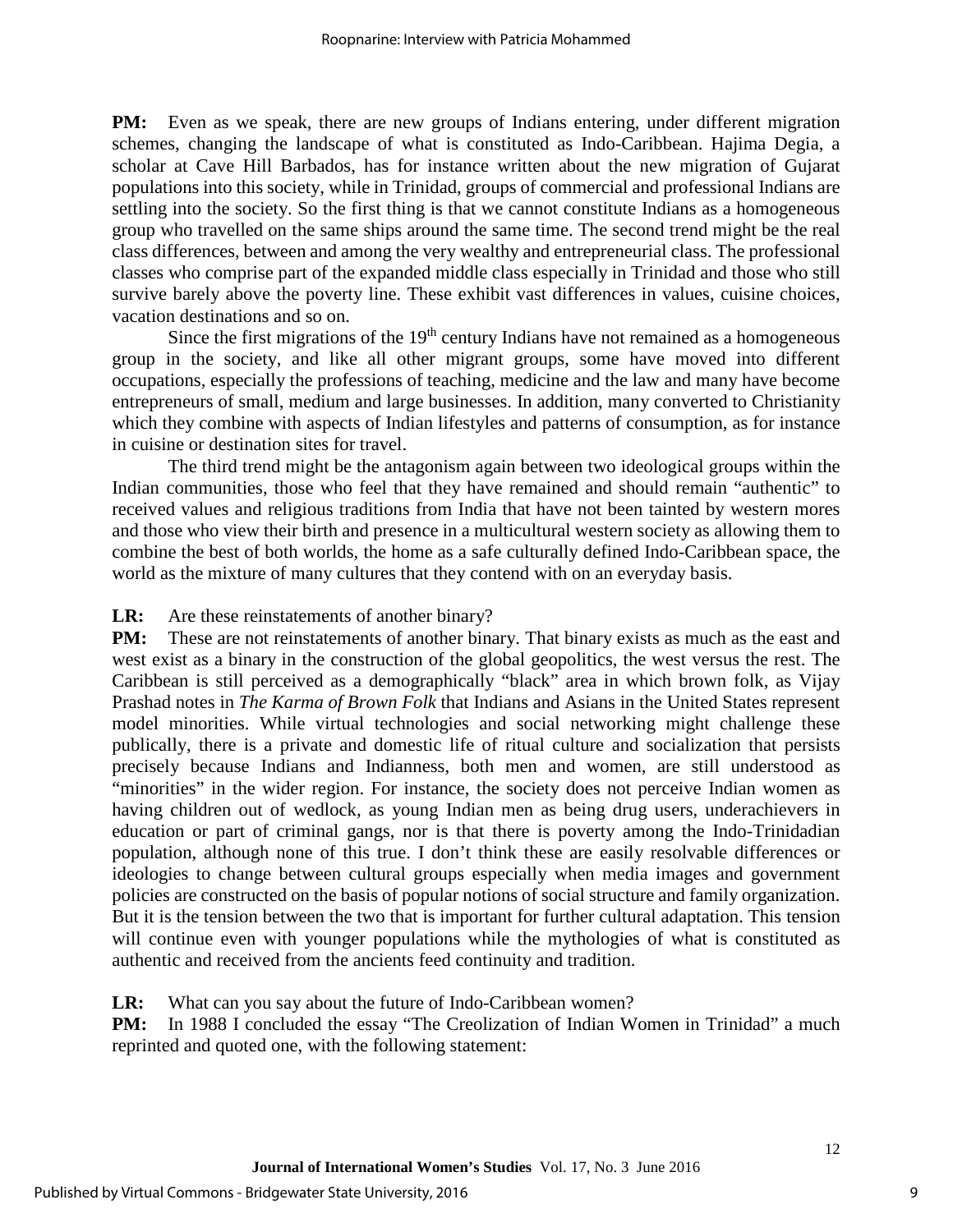"One can only be optimistic about change which creates possibilities for developing the potential of a group or sex. I think that the qualities traditionally ascribed to Indian women are being turned in the direction of becoming virtues. Indian women have not become embittered by their history, thus subservience becomes discipline, submissiveness becomes passion, and sacrifice becomes discipline. Wedded with intelligence, these virtues have only served to propel those Indian women who are prepared to challenge the imposed limits fast forward into a rewarding future."

In my view, the future is already here. While there will always be differences and gaps between Indian women based on religious belief systems, access to resources and varied intellectual capacities, Indian women have emerged at the forefront of many professions including law and business and increasingly in medicine in Trinidad society and well respected for this. Conceptions of female sexuality and beauty for all ethnic groups have undergone change. The future of how women's availability and potential as lovers or marriage partners might be perceived is more unpredictable as the society continues to challenge the hetero-normative assumptions on which social reproduction is built. The transient notions of popularity, power and fame reaped through social media networking and a multiplicity of rampant communication devices makes it difficult to be prognostic about how younger women see themselves and what new values have emerged. There is need for caution in the way in which all women, not only Indian women, manage the perceptions of femininity and guard the still uneasy terrain of their gender and sexual relations in the future.

**LR:** To what extent were Indian women influenced by the narrative of colonialism in their own choices? Can we necessarily say that if they were influenced by this discourse that they were duped by it? Perhaps they gave it meaning through their own philosophical agency?

**PM:** Populations who were affected by immigration schemes and policies up until the early twentieth century cannot be viewed with the same lens as those who migrations began in the mid to later twentieth century to the present. Technologies of communication and levels of human consciousness about worker's rights, competing ideologies of political regimes, and ideas of nationhood developed in the twentieth century. All of these engendered new awareness and sensibilities among peoples who travelled and those who stayed at home, among the governments of sending and receiving countries. The Indian women who migrated from the mid-nineteenth century into the early twentieth century, the foremothers of those who are now fourth, fifth and sixth generation populations, travelled with optimism that they were doing this for something better. Confronted with reality, as with most migrants, they made use of their talents whatever these were. To say they had philosophical agency is to both state the obvious and to overwrite the possibilities of any time – people are bound by conventions and traditions even when they do not agree with these and they generally conform to fit it. That the women who travelled would be amongst those who were already predisposed to grasp new options we can only surmise, although some of the historical references to the few women who emerged through the pens of various missionaries, newspaper and government official reports demonstrates that there were forthright women. I do not see the value of a discourse that positions women situation in India against those in Trinidad being fruitful as a 21st century narrative of migrations simply because it continues to keep the idea of nations as either more or less advanced, more or less developed as a fixed one. Social organization of neighborhoods, family and community involvement, rich cultural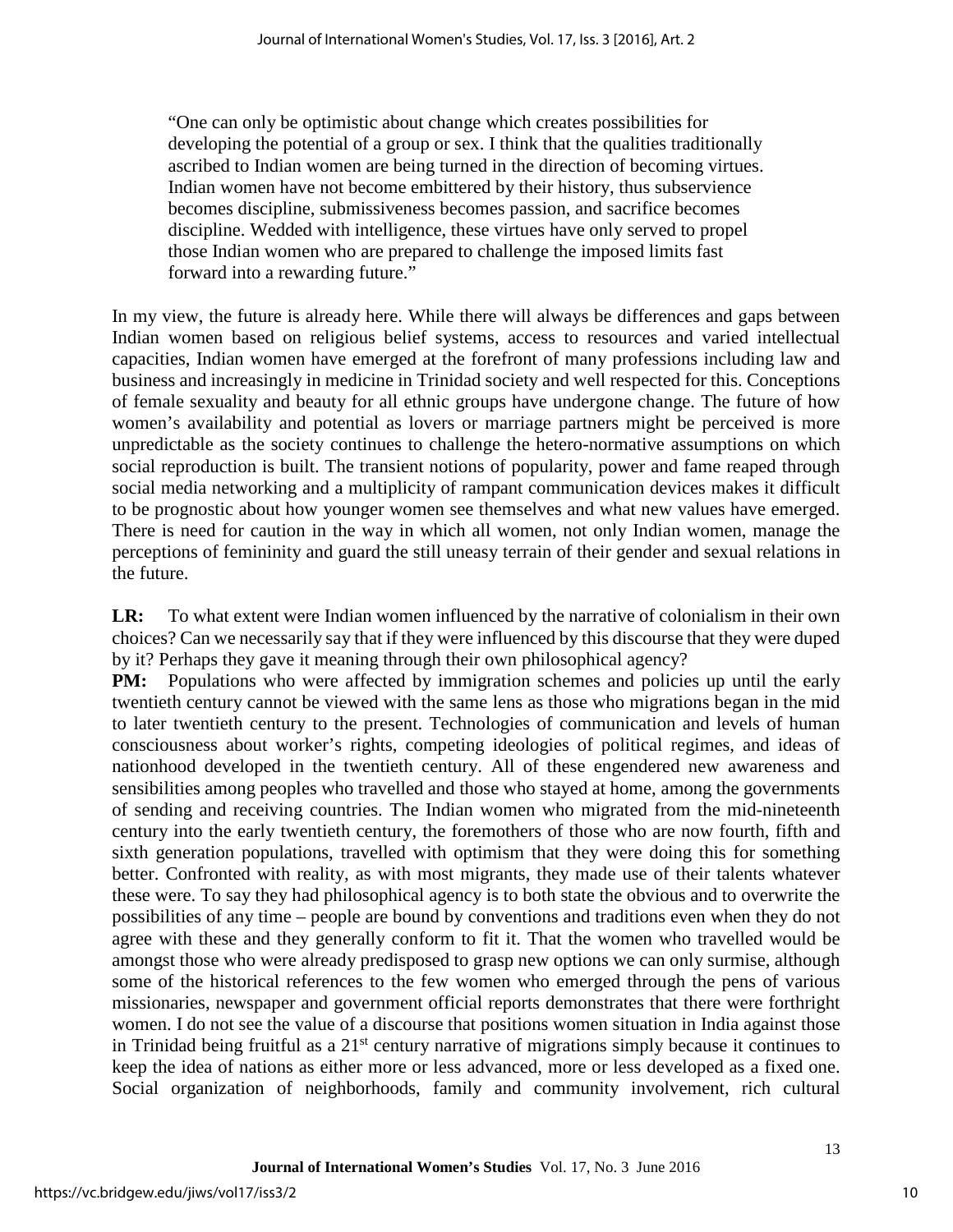expressions in which people participate are valuable to human beings along with sufficient wages to buy food and clothe themselves and their families. When people migrate, they do so largely and primarily for pragmatic reasons (unless they are fleeing repressive situations) and they are constantly trading off one set of resources over the next. This was the case of Indian women who migrated many years ago as it continues to be the situation of migrants today.

#### **Conclusion**

The interview revolved around four fundamental questions. First, why have Indian women been marginalized in the historiography of the Caribbean? Second, were they better off in the Caribbean than in India? Third, how have they really evolved since they arrived in the Caribbean? Fourth, are they trapped in patriarchal trends? If they are, what are they doing about it?

One fundamental reason why the literature of Indian women has been limited is that researchers have used archival records to write history, narrative, and memory that reflect their own interpretation of events and evidence, and not to purvey accuracy. These individuals were the supporters of the colonizers or individuals who have used the records of the colonizers to write the history of the colonized. Specifically, this approach has reflected imperial domination and exploitation and a poor representation of the colonized and has resulted in a negative history of the colonized with isolated glimpses of positivity. The weakness of this approach is that the archival records were written by individuals from their own perspectives, reflecting anecdotal rather than analytical evidence.

Since the early 1970s, discourse on Indian indenture has shifted from Eurocentric to Indocentric. Indian writers, predominantly male, wished a radical, not a gradual, improvement on the understanding of Indians from the perspectives of not only the indentured servants but also the descendants of indentured servants. This is essentially a revisionist approach from a position of the subaltern. What has emerged from this approach is a gospel of "us versus them" in the understanding of Indians rather than a finding of useful knowledge to analyze and reconstruct the narrative and memory of indenture and beyond. This approach is also noticeable in the study of Indian women whereby Indian women write on female issues and men write on male issues with little crossing over.

Although Indo-Caribbean women have evolved from the position of peasants to be productive citizens in almost everyone domain of Caribbean life, this evolution has not been uniform nor has it been recognized and treated equally by Indians themselves and the wider Caribbean society. Sure enough, Indo-Caribbean women have achieved enormous success in Trinidad compared to Guyana and Suriname mainly because of better economic opportunities in the former country. Indian women in Trinidad can be seen in politics, education, law and medicine but the same achievements cannot be documented about Indian women in Guyana and Suriname. In these countries, Indian women have made some strides from their plantation base but in combating daily financial and social difficulties they have turned to working harder in and out of their homes, which has placed additional pressure on themselves and their families.

Generally speaking, Indo-Caribbean women have made significant breakthroughs in a predominantly male-oriented society. This is possible because Indian families have started to place more emphasis and importance on developing female children coupled with access to education and opportunity to previously male-dominated occupations such as in the politics, law, medicine and even in the disciplined forces. Unfortunately, opportunities for development have also led to class divisions within the Indian population. Like the wider Caribbean, there is a class difference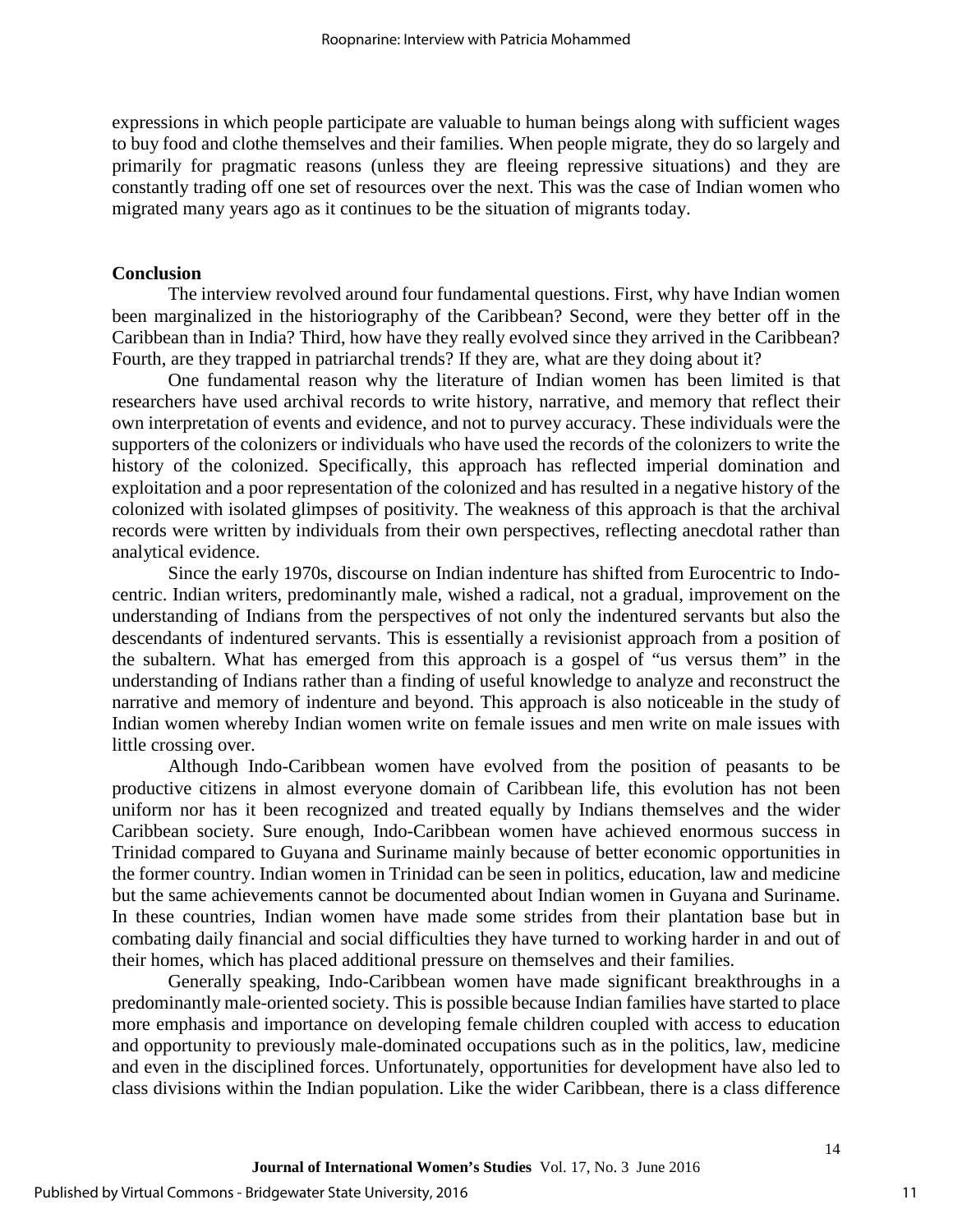between rural and urban, educated and uneducated, married and unmarried, career and familyoriented among the Indian population. An estimated half of the female Indian population is located on the lower end of this class division, (Roopnarine forthcoming) although this is gradually changing due to migration, transnationalism and globalization. Through these processes, as Professor Mohammed explains, the Indo-Caribbean woman is not bogged down in the home, is not subservient to patriarchal expectations of plying the mother role and is not forced to follow conservative family values and expectations. Rather, Indo-Caribbean women have taken advantage of opportunities available to them and have turned adverse circumstances to their benefit even though they have not yet been sufficiently recognized and rewarded in and out their homes for their astute strengths and resourcefulness.